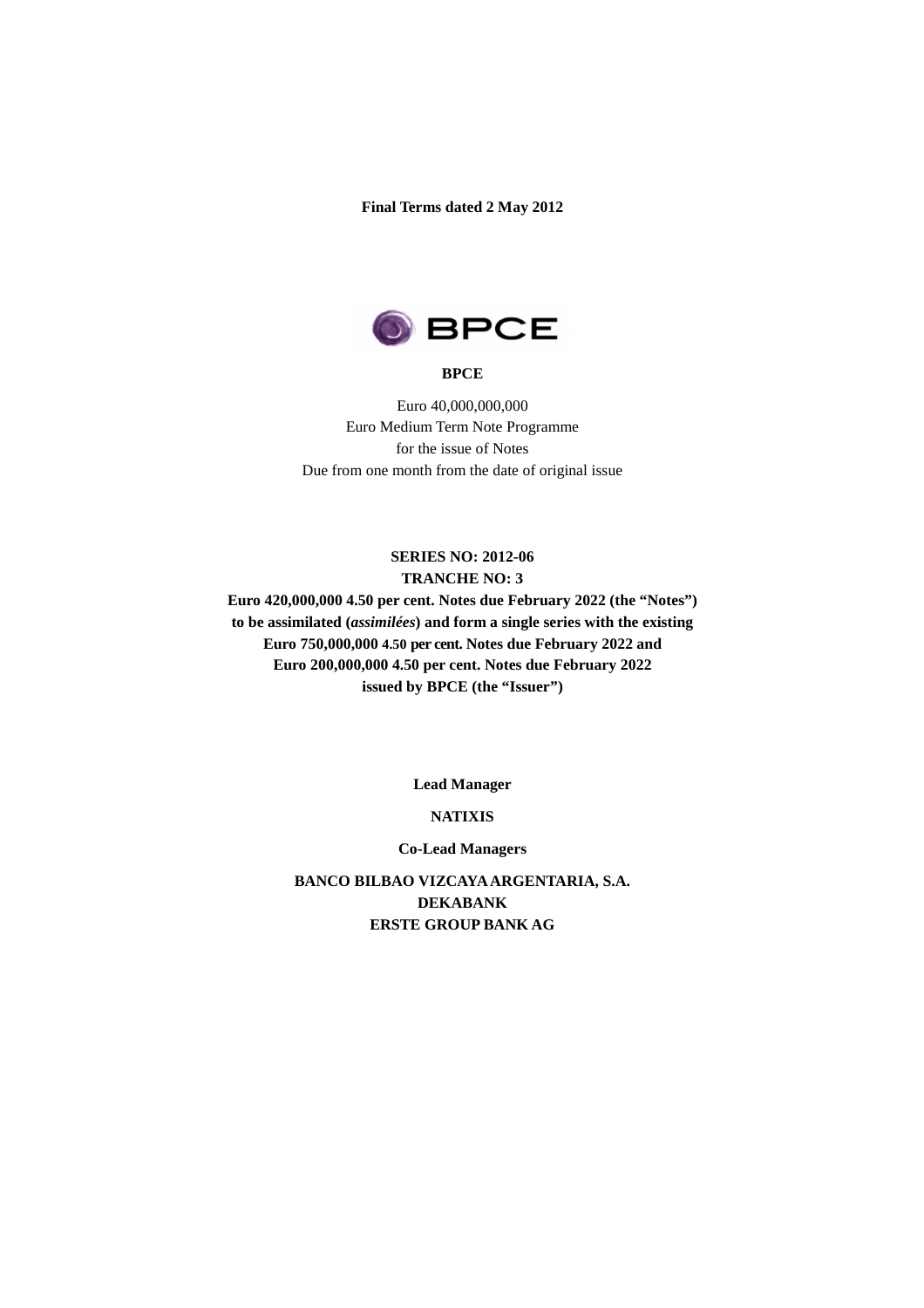## **PART A – CONTRACTUAL TERMS**

Terms used herein shall be deemed to be defined as such for the purposes of the Conditions (the "**Conditions**") set forth in the Base Prospectus dated 17 November 2011 which received visa n°11-536 from the *Autorité des marchés financiers* (the "**AMF**") on 17 November 2011 and the Base Prospectus Supplements dated 25 January 2012, 24 February 2012 and 3 April 2012, which received visa n° 12-033 from the AMF on 25 January 2012, visa n°12-090 on 24 February 2012 and visa n°12-142 from the AMF on 3 April 2012, respectively, which together constitute a base prospectus for the purposes of the Prospectus Directive (Directive 2003/71/EC) (the "**Prospectus Directive**") as amended (which includes the amendments made by Directive 2010/73/EU (the "**2010 PD Amending Prospectus Directive**") to the extent that such amendments have been implemented in a Member State of the European Economic Area).

This document constitutes the Final Terms of the Notes described herein for the purposes of Article 5.4 of the Prospectus Directive and must be read in conjunction with such Base Prospectus as so supplemented. Full information on the Issuer and the offer of the Notes is only available on the basis of the combination of these Final Terms and the Base Prospectus as so supplemented. The Base Prospectus and the Base Prospectus Supplements are available for viewing at the office of the Fiscal Agent or each of the Paying Agents and on the website of the AMF (www.amf-france.org) and copies may be obtained from BPCE, 50 avenue Pierre Mendès-France, 75013 Paris, France.

The issue of the Notes constitutes the second fungible issue in respect of the Euro 750,000,000 4.50 per cent. Notes due February 2022 issued on 10 February 2012 as Tranche 1 of Series 2012-06 and Euro 200,000,000 4.50 per cent. Notes due February 2022 issued on 29 March 2012 as Tranche 2 of Series 2012-06, bringing the Aggregate Nominal Amount of the Notes of Series 2012-06 outstanding on the Assimilation Date (as defined below) to Euro 1,370,000,000.

| $\mathbf{1}$   | Issuer:             |                                               | <b>BPCE</b>                                                                                                                                                                                                                                                                                                                                                                                                 |  |  |  |
|----------------|---------------------|-----------------------------------------------|-------------------------------------------------------------------------------------------------------------------------------------------------------------------------------------------------------------------------------------------------------------------------------------------------------------------------------------------------------------------------------------------------------------|--|--|--|
| $\overline{2}$ | (i)                 | Series Number:                                | 2012-06                                                                                                                                                                                                                                                                                                                                                                                                     |  |  |  |
|                | (ii)                | Tranche Number:                               | 3                                                                                                                                                                                                                                                                                                                                                                                                           |  |  |  |
|                |                     |                                               | The Notes will be assimilated <i>(assimilées)</i><br>and form a single series with the existing<br>Euro 750,000,000 4.50 per cent. Notes due<br>February 2022 and Euro 200,000,000 4.50<br>per cent. Notes due February 2022 (the<br>"Existing Notes") as from the date of<br>exchange which is expected to be on or<br>around the date which is 40 days after the<br>Issue Date (the "Assimilation Date"). |  |  |  |
| 3              |                     | Specified Currency or Currencies:             | Euro                                                                                                                                                                                                                                                                                                                                                                                                        |  |  |  |
| 4              | trading:            | Aggregate Nominal Amount of Notes admitted to |                                                                                                                                                                                                                                                                                                                                                                                                             |  |  |  |
|                | (i)                 | Series:                                       | Euro 1,370,000,000                                                                                                                                                                                                                                                                                                                                                                                          |  |  |  |
|                | (ii)                | Tranche:                                      | Euro 420,000,000                                                                                                                                                                                                                                                                                                                                                                                            |  |  |  |
| 5              | <b>Issue Price:</b> |                                               | 103.152 per cent. of the Aggregate Nominal<br>Amount of the Tranche plus an amount<br>corresponding to accrued interest at a rate of<br>1.0327869 per cent. of the Aggregate                                                                                                                                                                                                                                |  |  |  |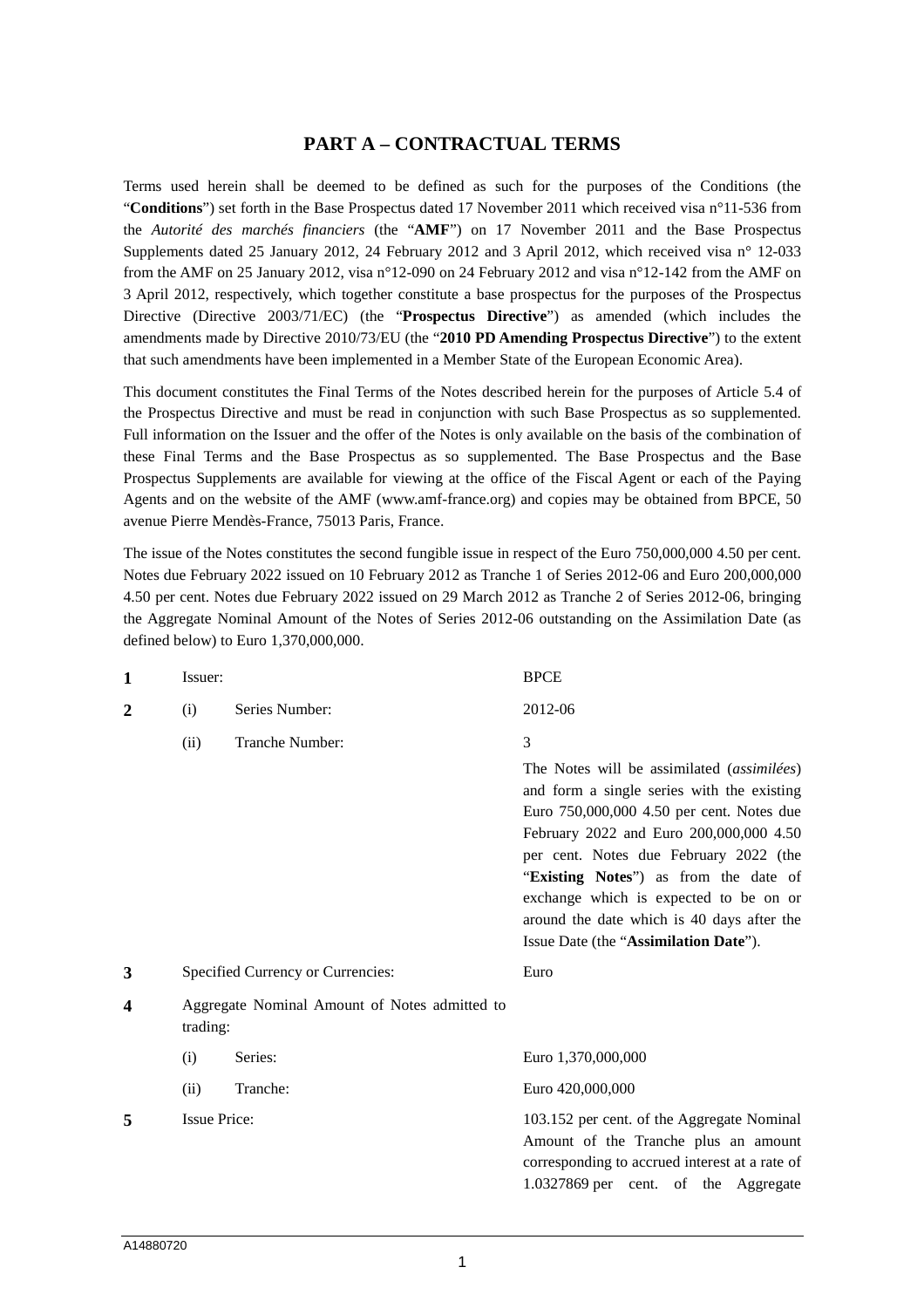|                |       |                                                                                     | Nominal Amount of the Tranche for the<br>period from, and including, 10 February<br>2012 to, but excluding, 4 May 2012.                                                       |  |  |  |  |
|----------------|-------|-------------------------------------------------------------------------------------|-------------------------------------------------------------------------------------------------------------------------------------------------------------------------------|--|--|--|--|
| 6              |       | Specified Denomination(s):                                                          | Euro 100,000                                                                                                                                                                  |  |  |  |  |
| 7              | (i)   | <b>Issue Date:</b>                                                                  | 4 May 2012                                                                                                                                                                    |  |  |  |  |
|                | (ii)  | <b>Interest Commencement Date:</b>                                                  | 10 February 2012                                                                                                                                                              |  |  |  |  |
| 8              |       | <b>Interest Basis:</b>                                                              | 4.50 per cent. Fixed Rate<br>(further particulars specified below)                                                                                                            |  |  |  |  |
| 9              |       | <b>Maturity Date:</b>                                                               | 10 February 2022                                                                                                                                                              |  |  |  |  |
| 10             |       | Redemption/Payment Basis:                                                           | Redemption at par                                                                                                                                                             |  |  |  |  |
| 11             |       | Change of Interest or Redemption/Payment Basis:                                     | Not Applicable                                                                                                                                                                |  |  |  |  |
| 12             |       | Put/Call Options:                                                                   | Not Applicable                                                                                                                                                                |  |  |  |  |
| 13             | (i)   | Status of the Notes:                                                                | <b>Unsubordinated Notes</b>                                                                                                                                                   |  |  |  |  |
|                | (ii)  | Dates of the corporate authorisations for<br>issuance of Notes obtained:            | Decision of the <i>Directoire</i> of the Issuer<br>dated 27 June 2011 and of Mr. Roland<br>Charbonnel, Director Group Funding and<br>Investor Relations, dated 19 April 2012. |  |  |  |  |
| 14             |       | Method of distribution:                                                             | Syndicated                                                                                                                                                                    |  |  |  |  |
| <b>PAYABLE</b> |       | PROVISIONS RELATING TO INTEREST (IF ANY)                                            |                                                                                                                                                                               |  |  |  |  |
| 15             |       | <b>Fixed Rate Note Provisions</b>                                                   | Applicable                                                                                                                                                                    |  |  |  |  |
|                | (i)   | Rate of Interest:                                                                   | 4.50 per cent. per annum payable annually<br>in arrear                                                                                                                        |  |  |  |  |
|                | (ii)  | Interest Payment Date(s):                                                           | 10 February in each year commencing on<br>10 February 2013                                                                                                                    |  |  |  |  |
|                | (iii) | <b>Fixed Coupon Amount:</b>                                                         | Euro 4,500 per Euro 100,000 in Nominal<br>Amount                                                                                                                              |  |  |  |  |
|                | (iv)  | Broken Amount(s):                                                                   | Not Applicable                                                                                                                                                                |  |  |  |  |
|                | (v)   | Day Count Fraction (Condition 5(a)):                                                | Actual/Actual ICMA                                                                                                                                                            |  |  |  |  |
|                | (vi)  | <b>Determination Dates:</b>                                                         | 10 February in each year                                                                                                                                                      |  |  |  |  |
|                | (vii) | Other terms relating to the method of<br>calculating interest for Fixed Rate Notes: | Not Applicable                                                                                                                                                                |  |  |  |  |
| 16             |       | Floating Rate Note Provisions:                                                      | Not Applicable                                                                                                                                                                |  |  |  |  |
| 17             |       | Zero Coupon Note Provisions:                                                        | Not Applicable                                                                                                                                                                |  |  |  |  |
| 18             |       | Index-Linked Interest Note/other variable-linked<br>interest Note Provisions:       | Not Applicable                                                                                                                                                                |  |  |  |  |
| 19             |       | Dual Currency Note Provisions:                                                      | Not Applicable                                                                                                                                                                |  |  |  |  |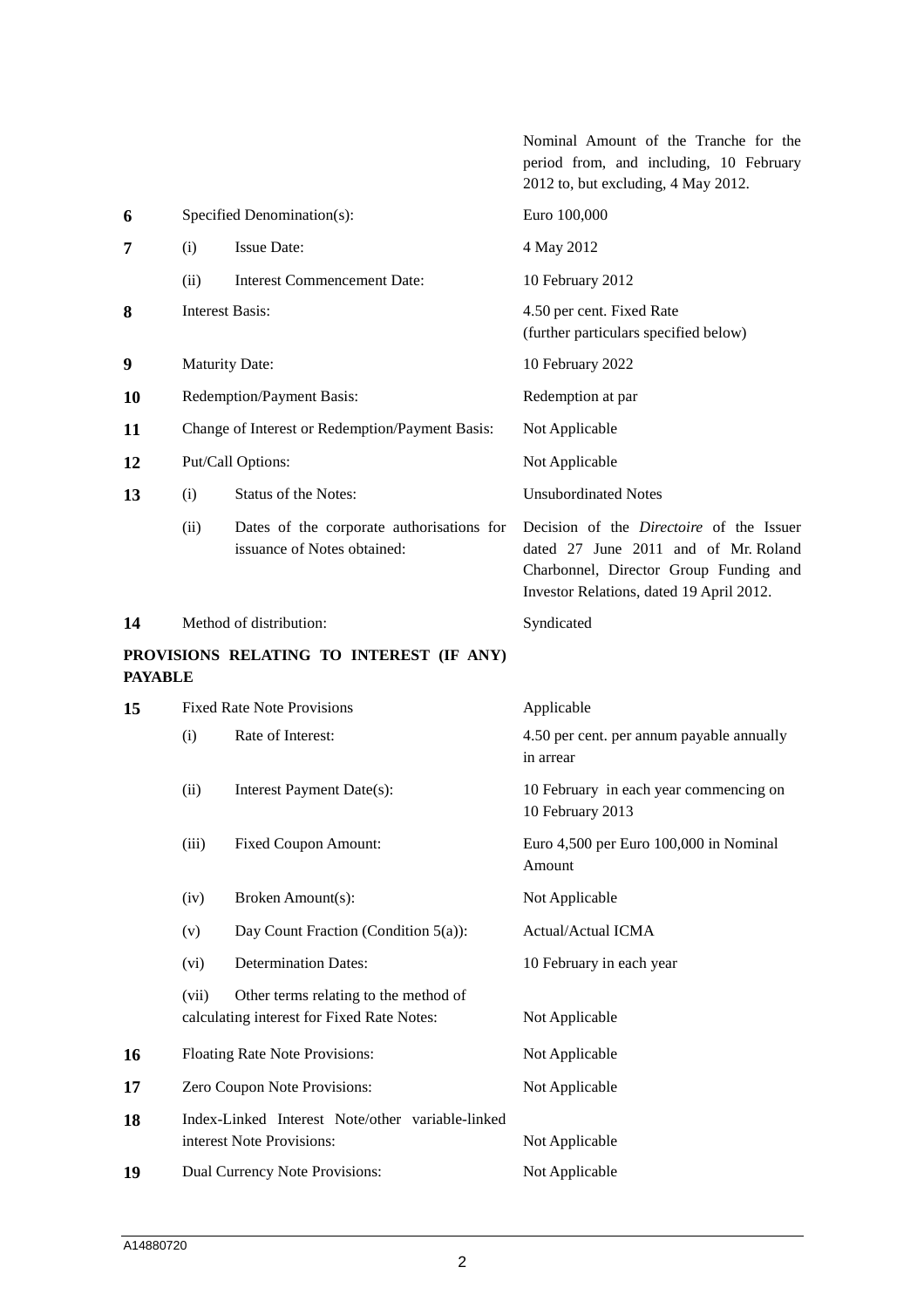## **PROVISIONS RELATING TO REDEMPTION**

| 20           | Call Option:                                                                                                                                                                                                                                                                                                                                    |                                                                                                                                                                                             | Not Applicable                                                  |  |  |  |  |
|--------------|-------------------------------------------------------------------------------------------------------------------------------------------------------------------------------------------------------------------------------------------------------------------------------------------------------------------------------------------------|---------------------------------------------------------------------------------------------------------------------------------------------------------------------------------------------|-----------------------------------------------------------------|--|--|--|--|
| 21           | Put Option:                                                                                                                                                                                                                                                                                                                                     |                                                                                                                                                                                             | Not Applicable                                                  |  |  |  |  |
| 22           |                                                                                                                                                                                                                                                                                                                                                 | Final Redemption Amount of each Note:                                                                                                                                                       | Euro 100,000 per Note of Euro 100,000<br>Specified Denomination |  |  |  |  |
| 23           |                                                                                                                                                                                                                                                                                                                                                 | Early Redemption Amount                                                                                                                                                                     |                                                                 |  |  |  |  |
|              | Early Redemption Amount(s) of each Note<br>(i)<br>payable on redemption for taxation reasons<br>(Condition 6(f)), for illegality (Condition<br>$6(j)$ ) or on event of default (Condition 9) or<br>other early redemption and/or the method<br>of calculating the same (if required or if<br>different from that set out in the<br>Conditions): |                                                                                                                                                                                             | As set out in the Conditions                                    |  |  |  |  |
|              | (ii)                                                                                                                                                                                                                                                                                                                                            | Redemption for taxation reasons permitted<br>on days others than Interest Payment Dates<br>(Condition $6(f)$ ):                                                                             | Yes                                                             |  |  |  |  |
|              | (iii)                                                                                                                                                                                                                                                                                                                                           | Unmatured Coupons to become void upon<br>early redemption (Materialised Bearer<br>Notes only) (Condition $7(f)$ ):                                                                          | Not Applicable                                                  |  |  |  |  |
| <b>NOTES</b> |                                                                                                                                                                                                                                                                                                                                                 | GENERAL PROVISIONS APPLICABLE TO THE                                                                                                                                                        |                                                                 |  |  |  |  |
| 24           | Form of Notes:                                                                                                                                                                                                                                                                                                                                  |                                                                                                                                                                                             | <b>Dematerialised Notes</b>                                     |  |  |  |  |
|              | (i)                                                                                                                                                                                                                                                                                                                                             | Form of Dematerialised Notes:                                                                                                                                                               | Bearer form (au porteur)                                        |  |  |  |  |
|              | (ii)                                                                                                                                                                                                                                                                                                                                            | <b>Registration Agent:</b>                                                                                                                                                                  | Not Applicable                                                  |  |  |  |  |
|              | (iii)                                                                                                                                                                                                                                                                                                                                           | Temporary Global Certificate:                                                                                                                                                               | Not Applicable                                                  |  |  |  |  |
|              | (iv)                                                                                                                                                                                                                                                                                                                                            | Applicable TEFRA exemption:                                                                                                                                                                 | Not Applicable                                                  |  |  |  |  |
| 25           |                                                                                                                                                                                                                                                                                                                                                 | Financial Centre(s) or other special provisions<br>relating to Payment Dates:                                                                                                               | <b>TARGET</b>                                                   |  |  |  |  |
| 26           |                                                                                                                                                                                                                                                                                                                                                 | Talons for future Coupons or Receipts to be<br>attached to Definitive Notes (and dates on which<br>such Talons mature):                                                                     | Not Applicable                                                  |  |  |  |  |
| 27           |                                                                                                                                                                                                                                                                                                                                                 | Details relating to Partly Paid Notes: amount of<br>each payment comprising the Issue Price and date<br>on which each payment is to be made and<br>consequences (if any) of failure to pay: | Not Applicable                                                  |  |  |  |  |
| 28           | be made:                                                                                                                                                                                                                                                                                                                                        | Details relating to Instalment Notes: amount of<br>each instalment, date on which each payment is to                                                                                        | Not Applicable                                                  |  |  |  |  |
| 29           |                                                                                                                                                                                                                                                                                                                                                 | Redenomination,<br>renominalisation<br>and<br>reconventioning provisions:                                                                                                                   | Not Applicable                                                  |  |  |  |  |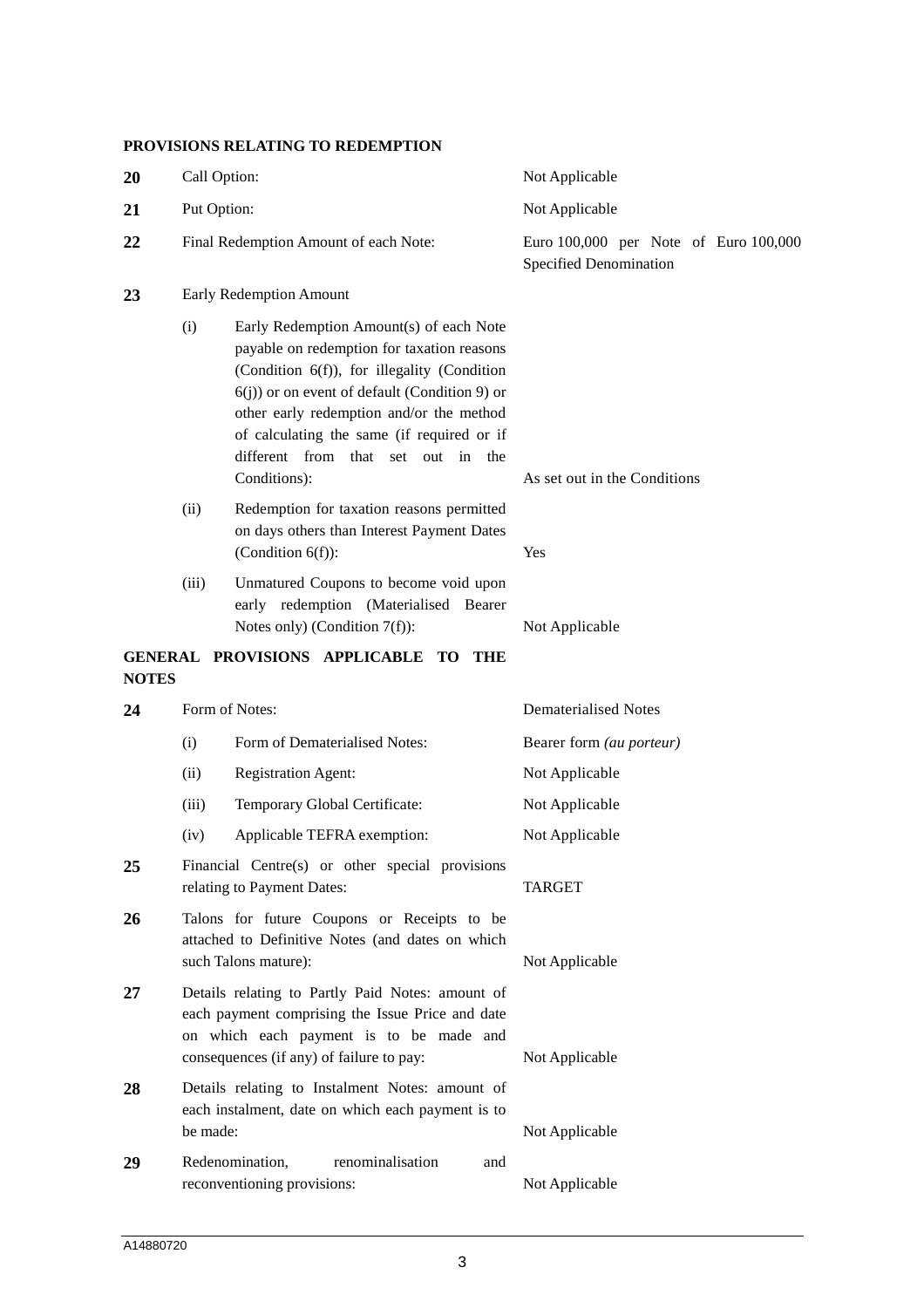| 30 |                                                | Consolidation provisions:         | Not Applicable                                                                                                                                                                                                                                                                                                                                                                         |  |  |  |  |
|----|------------------------------------------------|-----------------------------------|----------------------------------------------------------------------------------------------------------------------------------------------------------------------------------------------------------------------------------------------------------------------------------------------------------------------------------------------------------------------------------------|--|--|--|--|
| 31 | Masse:                                         |                                   | Applicable                                                                                                                                                                                                                                                                                                                                                                             |  |  |  |  |
|    |                                                |                                   | The initial Representative will be:                                                                                                                                                                                                                                                                                                                                                    |  |  |  |  |
|    |                                                |                                   | <b>BNP Paribas Securities Services</b>                                                                                                                                                                                                                                                                                                                                                 |  |  |  |  |
|    |                                                |                                   | Global Corporate Trust                                                                                                                                                                                                                                                                                                                                                                 |  |  |  |  |
|    |                                                |                                   | Les Grands Moulins de Pantin                                                                                                                                                                                                                                                                                                                                                           |  |  |  |  |
|    |                                                |                                   | 9, rue du Débarcadère                                                                                                                                                                                                                                                                                                                                                                  |  |  |  |  |
|    |                                                |                                   | 93500 Pantin                                                                                                                                                                                                                                                                                                                                                                           |  |  |  |  |
|    |                                                |                                   | France                                                                                                                                                                                                                                                                                                                                                                                 |  |  |  |  |
|    |                                                |                                   | represented by Mr. Sylvain Thomazo                                                                                                                                                                                                                                                                                                                                                     |  |  |  |  |
|    |                                                |                                   | The alternate Representative will be:                                                                                                                                                                                                                                                                                                                                                  |  |  |  |  |
|    |                                                |                                   | Sandrine d'Haussy                                                                                                                                                                                                                                                                                                                                                                      |  |  |  |  |
|    |                                                |                                   | 69, avenue Gambetta                                                                                                                                                                                                                                                                                                                                                                    |  |  |  |  |
|    |                                                |                                   | 94100 Saint Maur des Fosses<br>France                                                                                                                                                                                                                                                                                                                                                  |  |  |  |  |
|    |                                                |                                   |                                                                                                                                                                                                                                                                                                                                                                                        |  |  |  |  |
| 32 |                                                | Other final terms:                | Not Applicable                                                                                                                                                                                                                                                                                                                                                                         |  |  |  |  |
|    |                                                | <b>DISTRIBUTION</b>               |                                                                                                                                                                                                                                                                                                                                                                                        |  |  |  |  |
| 33 | (i)                                            | If syndicated, names of Managers: | <b>Lead Manager</b><br><b>NATIXIS</b>                                                                                                                                                                                                                                                                                                                                                  |  |  |  |  |
|    |                                                |                                   | <b>Co-Lead Managers</b>                                                                                                                                                                                                                                                                                                                                                                |  |  |  |  |
|    |                                                |                                   | Banco Bilbao Vizcaya Argentaria, S.A.                                                                                                                                                                                                                                                                                                                                                  |  |  |  |  |
|    |                                                |                                   | DekaBank Deutsche Girozentrale                                                                                                                                                                                                                                                                                                                                                         |  |  |  |  |
|    |                                                |                                   | Erste Group Bank AG                                                                                                                                                                                                                                                                                                                                                                    |  |  |  |  |
|    | (ii)                                           | Stabilising Manager(s) (if any):  | Not Applicable                                                                                                                                                                                                                                                                                                                                                                         |  |  |  |  |
|    | (iii)                                          | Date of Subscription Agreement:   | 2 May 2012                                                                                                                                                                                                                                                                                                                                                                             |  |  |  |  |
| 34 | If non-syndicated, name and address of Dealer: |                                   | Not Applicable                                                                                                                                                                                                                                                                                                                                                                         |  |  |  |  |
| 35 |                                                | Additional selling restrictions:  | <b>Italy</b><br>The offering of the Notes has not been<br>registered with the Commissione Nazionale<br>per le Società e la Borsa ("CONSOB")<br>pursuant to Italian securities legislation and,<br>accordingly, each Manager has represented<br>and agreed that it has not offered, sold or<br>distributed, and will not offer, sell or<br>distribute any Notes or any copy of the Base |  |  |  |  |

(a) to qualified investors (*investitori qualificati*), pursuant to Article 100 of Legislative Decree no. 58 of 24 February 1998 (the "**Consolidated Financial Services Act**") and Article 34-*ter*, paragraph 1, letter (b) of

Prospectus or any other offer document in the Republic of Italy ("**Italy**") except: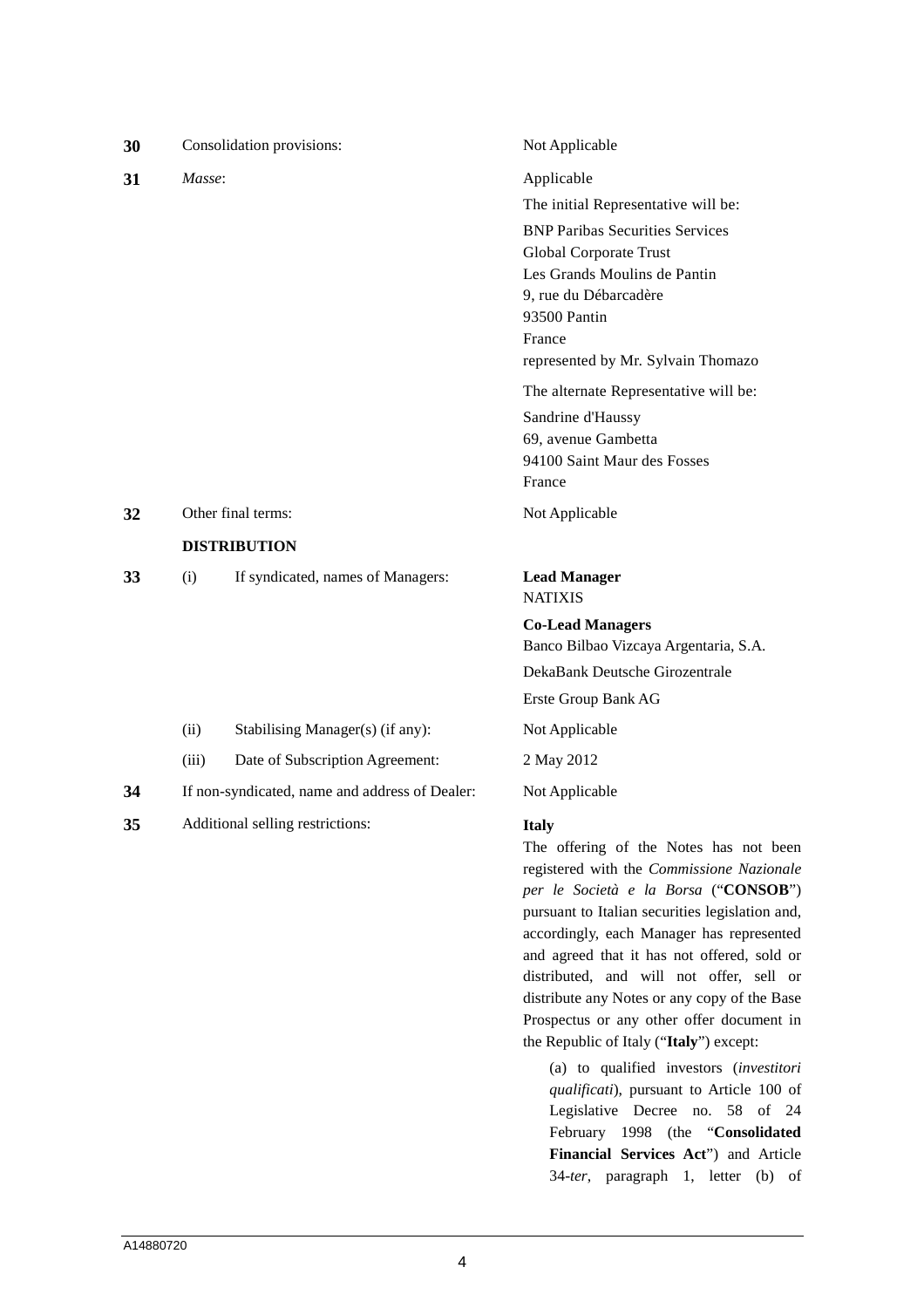CONSOB regulation No. 11971 of 14 May 1999 (the "**CONSOB Regulation**"), all as amended; or

(b) in any other circumstances where an express exemption from compliance with the restrictions on offers to the public applies, as provided under Article 100 of the Consolidated Financial Services Act and Article 34 *ter* of the CONSOB Regulation.

Moreover, and subject to the foregoing, any offer, sale or delivery of the Notes or distribution of copies of the Base Prospectus or any other document relating to the Notes in Italy under (a) or (b) above must be:

(i) made by an investment firm, bank or financial intermediary permitted to conduct such activities in Italy in accordance with the Consolidated Financial Services Act, Legislative Decree No. 385 of 1 September 1993 (the "**Banking Act**"), CONSOB Regulation No. 16190 of 29 October 2007, all as amended;

(ii) in compliance with Article 129 of the Banking Act and the implementing guidelines, pursuant to which the Bank of Italy may request information on the offering or issue of securities in Italy; and

(iii) in compliance with any securities, tax, exchange control and any other applicable laws and regulations, including any limitation or requirement which may be imposed from time to time, inter alia, by CONSOB or the Bank of Italy.

Any investor purchasing the Notes in this offering is solely responsible for ensuring that any offer or resale of the Notes it purchased in this offering occurs in compliance with applicable laws and regulations.

The Base Prospectus and the information contained therein are intended only for the use of its recipient and are not to be distributed to any third-party resident or located in Italy for any reason. No person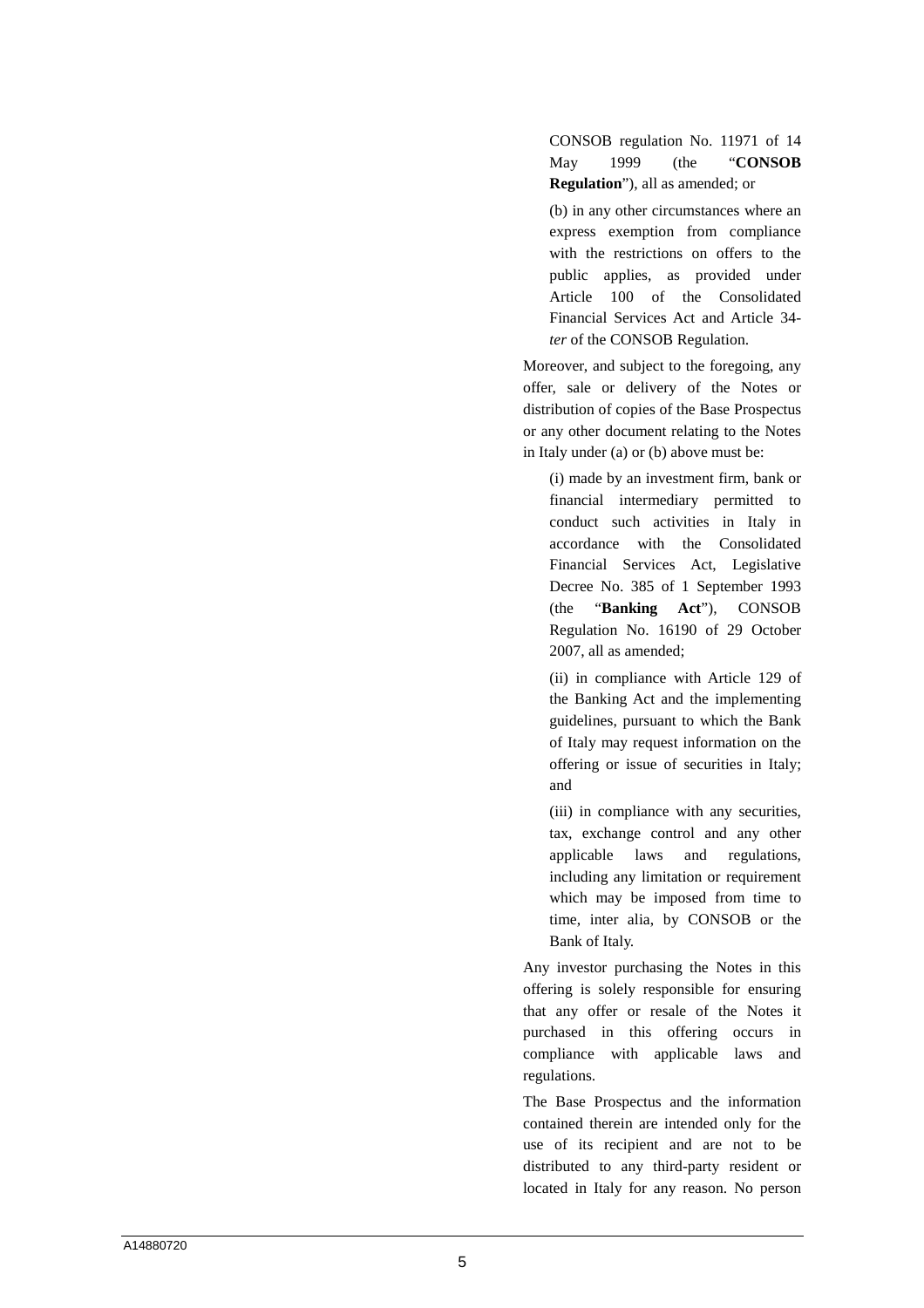|    |                                                    | resident or located in Italy other than the<br>original recipients of the Base Prospectus<br>may rely on it or its contents. |
|----|----------------------------------------------------|------------------------------------------------------------------------------------------------------------------------------|
| 36 | Commission and concession:                         | 0.35 per cent. of the Aggregate Nominal<br>Amount of the Tranche                                                             |
|    | <b>GENERAL</b>                                     |                                                                                                                              |
| 37 | The aggregate principal amount of Notes issued has |                                                                                                                              |

| 37 | The aggregate principal amount of Notes issued has |                                                                  |  |  |  |  |  |  |                |  |
|----|----------------------------------------------------|------------------------------------------------------------------|--|--|--|--|--|--|----------------|--|
|    |                                                    | been translated into Euro at the rate of $\lceil \bullet \rceil$ |  |  |  |  |  |  |                |  |
|    | producing a sum of:                                |                                                                  |  |  |  |  |  |  | Not Applicable |  |

### **PURPOSE OF FINAL TERMS**

These Final Terms comprise the final terms required for issue and admission to trading on Euronext Paris of the Notes described herein pursuant to the Euro 40,000,000,000 Euro Medium Term Note Programme of BPCE.

### **RESPONSIBILITY**

The Issuer accepts responsibility for the information contained in these Final Terms.

Signed on behalf of BPCE

Duly represented by:

Roland CHARBONNEL, Director Group Funding and Investor Relations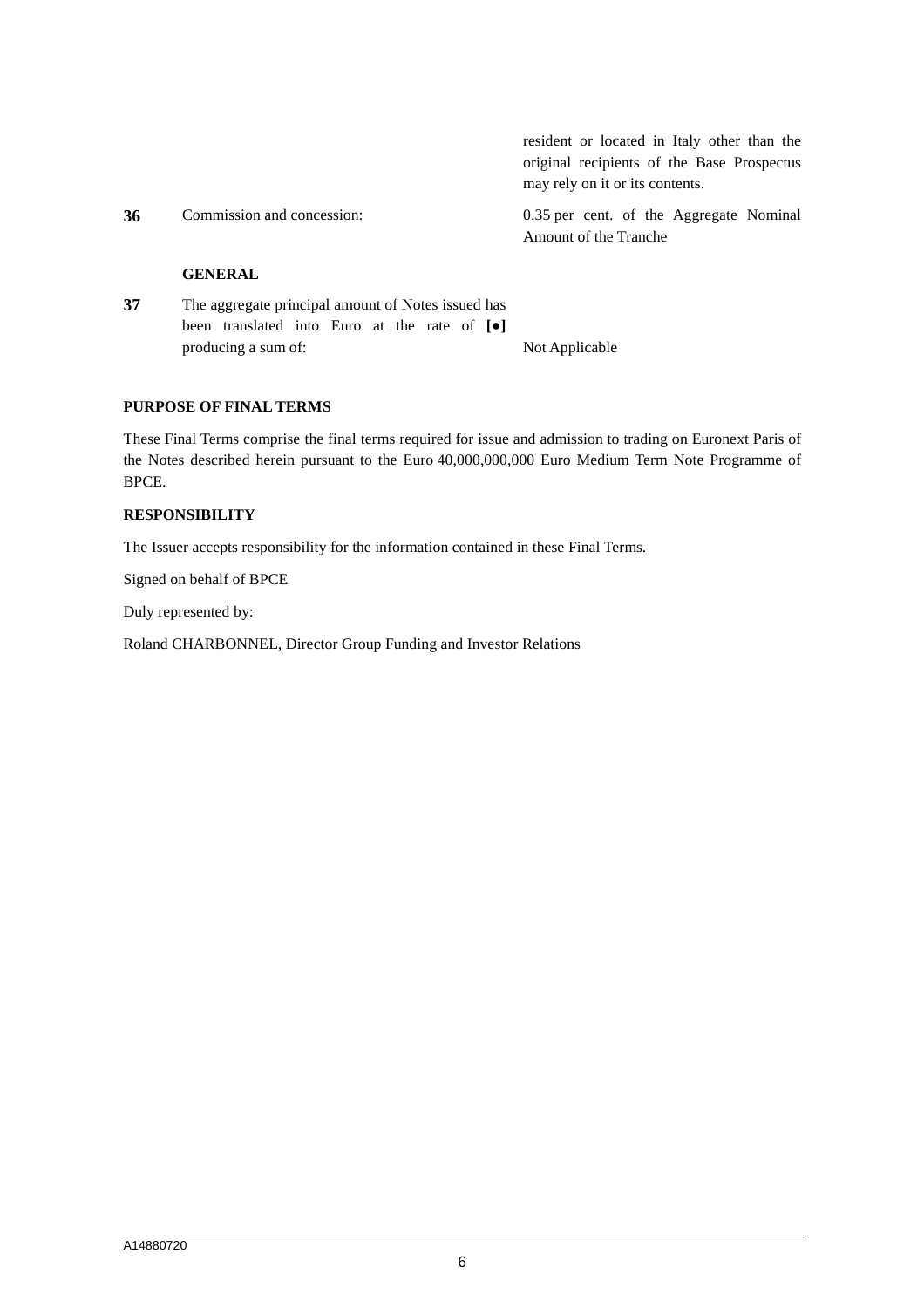## **PART B – OTHER INFORMATION**

#### **1 RISK FACTORS**

Not Applicable

### **2 LISTING AND ADMISSION TO TRADING**

| (i)   | Listing:                                                       | <b>Euronext Paris</b>                                                                                                                                   |
|-------|----------------------------------------------------------------|---------------------------------------------------------------------------------------------------------------------------------------------------------|
| (ii)  | Admission to trading:                                          | Application has been made by the Issuer (or on its<br>behalf) for the Notes to be admitted to trading on<br>Euronext Paris with effect from 4 May 2012. |
|       |                                                                | The Existing Notes are already listed and admitted to<br>trading on Euronext Paris.                                                                     |
| (iii) | Estimate of total expenses related<br>to admission to trading: | Euro 11,450                                                                                                                                             |

## **3 RATINGS**

Ratings: The Notes to be issued are expected to be rated:

S&P: A

Moody's: Aa3

Fitch: A+

Each of S&P, Moody's and Fitch is established in the European Union and is registered under Regulation (EC) No 1060/2009 ("**CRA Regulation**") as amended by Regulation (EU) No 513/2011.

As such, each of S&P, Moody's and Fitch is included in the list of credit rating agencies published by the European Securities and Markets Authority on its website in accordance with the CRA Regulation.

### **4 NOTIFICATION**

Not Applicable

## **5 INTERESTS OF NATURAL AND LEGAL PERSONS INVOLVED IN THE ISSUE**

So far as the Issuer is aware, no person involved in the offer of the Notes has an interest material to the offer.

### **6 YIELD**

Indication of yield: 4.10 per cent. of the Aggregate Nominal Amount of the Tranche

> The yield is calculated at the Issue Date on the basis of the Issue Price. It is not an indication of future yield.